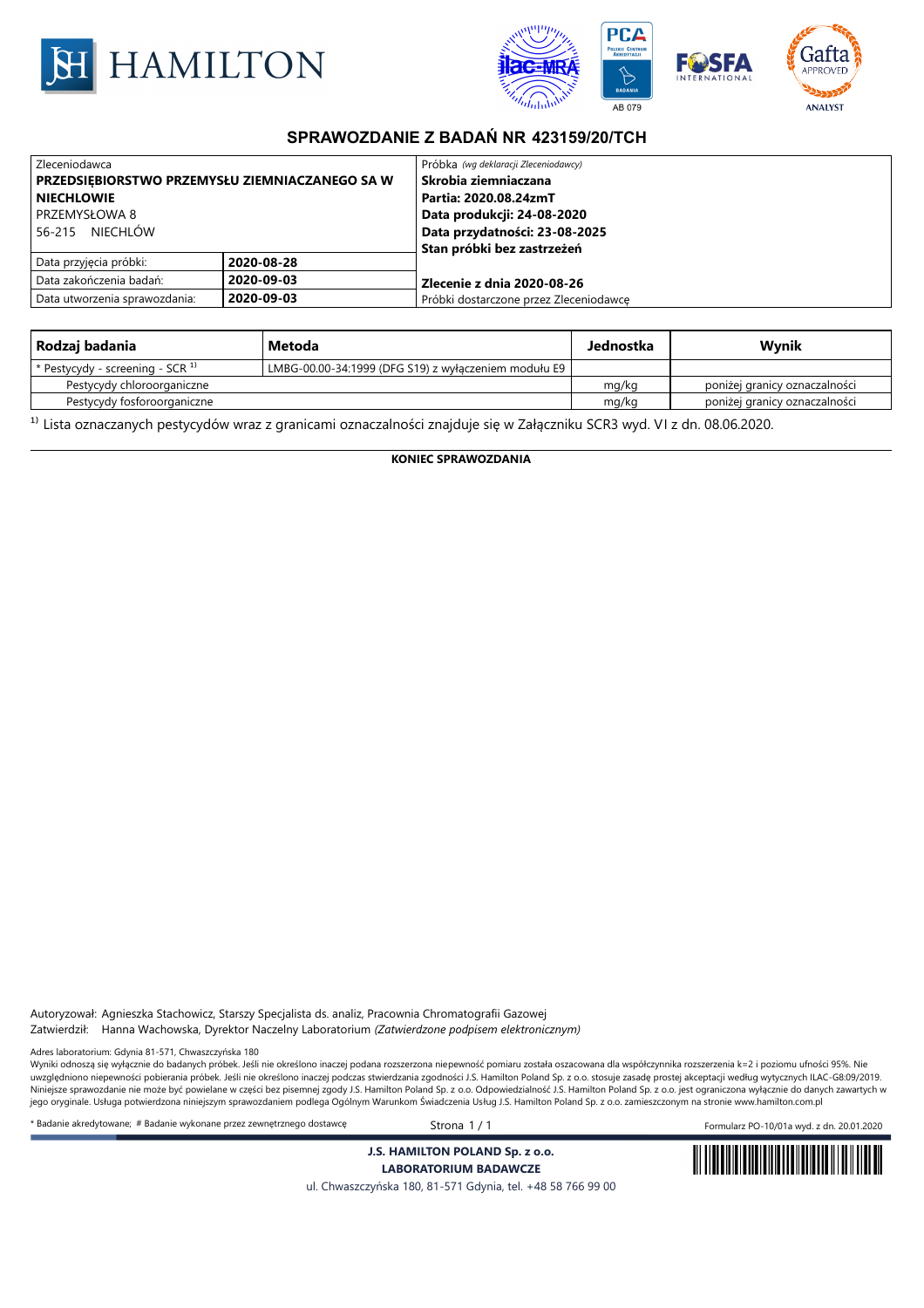



## **REPORT OF ANALYSIS No. 423159/20/TCH**

| Client                                                |            | Sample description (according to declaration of Client) |  |
|-------------------------------------------------------|------------|---------------------------------------------------------|--|
| <b>PRZEDSIEBIORSTWO PRZEMYSŁU ZIEMNIACZANEGO SA W</b> |            | <b>Potato Starch</b>                                    |  |
| <b>NIECHLOWIE</b>                                     |            | Batch/lot: 2020.08.24zmT                                |  |
| PRZEMYSŁOWA 8                                         |            | Production date: 24-08-2020                             |  |
| 56-215 NIECHLÓW                                       |            | <b>Expiry date: 23-08-2025</b>                          |  |
|                                                       |            | Sample without any visible damages                      |  |
| Sample received:                                      | 2020-08-28 |                                                         |  |
| Analysis completed:                                   | 2020-09-03 | Order of 2020-08-26                                     |  |
| 2020-09-03<br>Report dated:                           |            | The samples were delivered by Client                    |  |

| Test                                 | Method                                         | Unit  | Result                     |
|--------------------------------------|------------------------------------------------|-------|----------------------------|
| $*$ Pesticides - screening - SCR $1$ | LMBG-00.00-34:1999 (DFG S19) except section E9 |       |                            |
| Organochlorine pesticides            |                                                | mg/kg | below quantification limit |
| Organophosphorus pesticides          |                                                | mg/kg | below quantification limit |

<sup>1)</sup> List of analysed pesticides with quantification limits is in Enclosure SCR3 ed. VI of 08.06.2020.

**THE END OF THE REPORT**

Authorized by: Agnieszka Stachowicz, Senior Specialist analyst, Gas Chromatography Laboratory Approved by: Hanna Wachowska, Laboratory Director *(Approved with electronic signature)*

Laboratory: Gdynia 81-571, Chwaszczyńska 180

The results relate to the analysed samples only. Unless otherwise specified given expanded measurement uncertainty was estimated for the coverage factor k=2 at 95% confidence level. Sampling uncertainty has not been taken into consideration. Unless otherwise specified when conformity is stated J.S. Hamilton Poland Sp. z o.o. applies the simple acceptance decision rule in accordance with ILAC-G8:09/2019. This Report cannot be reproduced partially without a prior written consent of J.S. Hamilton Poland Sp. z o.o. Responsibility of J.S. Hamilton Poland Sp. z o.o. is restricted exclusively to the results and statements presented in original copy of the Report. The service confirmed by this Report is subject to the General Terms and Conditions of Services of J.S. Hamilton Poland Sp. z o.o. published on www.hamilton.com.pl

\* Test method accredited; # Test performed by external provider Page 1 / 1 Form PO-10/02a of 20.01.2020

**J.S. HAMILTON POLAND Sp. z o.o.**



**TESTING LABORATORY** ul. Chwaszczyńska 180, 81-571 Gdynia, Poland, tel. +48 58 766 99 00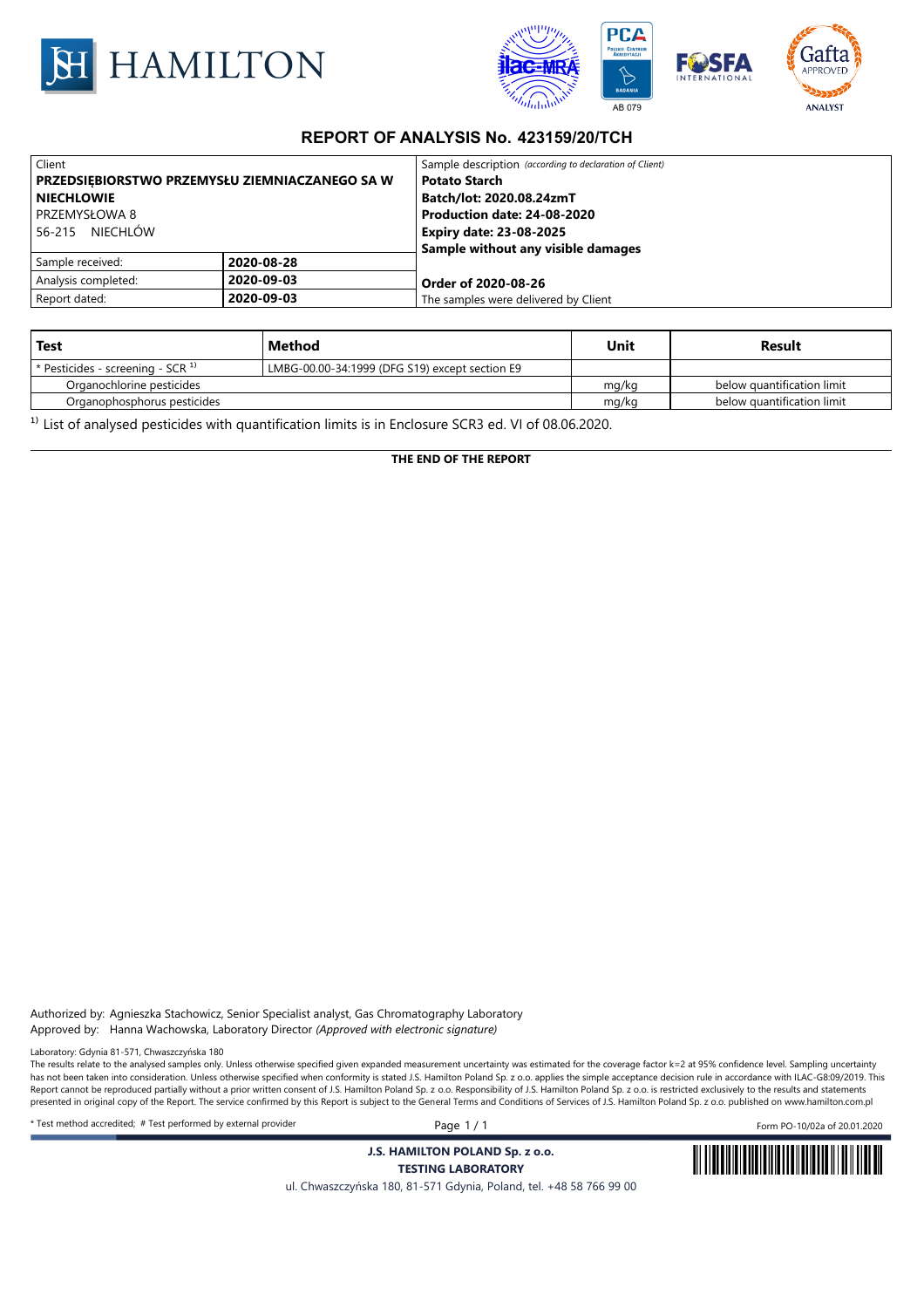

## **ZAŁĄCZNIK NR SCR3 DO SPRAWOZDANIA Z BADAŃ**

wyd. VI z dn. 08.06.2020

| Związek                     | Granica<br>oznaczalności<br>[mg/kg] | Związek                         | Granica<br>oznaczalności<br>[mg/kg] |  |
|-----------------------------|-------------------------------------|---------------------------------|-------------------------------------|--|
| PESTYCYDY CHLOROORGANICZNE  |                                     |                                 |                                     |  |
| Aldrin                      | 0,005                               | HCH alpha isomer                | 0,005                               |  |
| Chlordane, cis              | 0,005                               | HCH beta isomer                 | 0,005                               |  |
| Chlordane, trans            | 0,005                               | HCH delta isomer                | 0,005                               |  |
| Chlorfenson                 | 0,01                                | Heptachlor                      | 0,005                               |  |
| DDD-0,p'                    | 0,005                               | Heptachlor epoxide, cis         | 0,005                               |  |
| DDD-p,p'                    | 0,005                               | Heptachlor epoxide, trans       | 0,005                               |  |
| DDE-o,p'                    | 0,005                               | Hexachlorobenzene (HCB)         | 0,005                               |  |
| DDE-p,p'                    | 0,005                               | Isodrin                         | 0,005                               |  |
| DDT-o,p'                    | 0,005                               | Lindane (HCH gamma isomer)      | 0,005                               |  |
| DDT-p,p'                    | 0,005                               | Methoxychlor                    | 0,005                               |  |
| Dicofol                     | 0,01                                | Metolachlor                     | 0,01                                |  |
| Dieldrin                    | 0,005                               | Mirex                           | 0,005                               |  |
| Endosulfan alpha isomer     | 0,01                                | Oxychlordane (Octachlorepoxide) | 0,005                               |  |
| Endosulfan beta isomer      | 0,01                                | Pentachloroaniline              | 0,005                               |  |
| Endosulfan sulphate         | 0,01                                | Quintozene                      | 0,01                                |  |
| Endrin                      | 0,005                               | Tecnazene                       | 0,01                                |  |
| Fenson                      | 0,005                               | Vinclozolin                     | 0,005                               |  |
| PESTYCYDY FOSFOROORGANICZNE |                                     |                                 |                                     |  |
| Azinphos-ethyl              | 0,01                                | Mecarbam                        | 0,01                                |  |
| Azinphos-methyl             | 0,01                                | Parathion                       | 0,01                                |  |
| <b>Bromophos</b>            | 0,01                                | Parathion-methyl                | 0,005                               |  |
| Bromophos-methyl            | 0,005                               | Phenthoate                      | 0,01                                |  |
| Carbophenothion             | 0,01                                | Phorate                         | 0,01                                |  |
| Chlorfenvinphos             | 0,01                                | Phosalone                       | 0,005                               |  |
| Chlorpyrifos                | 0,005                               | Phosmet                         | 0,005                               |  |
| Chlorpyrifos-methyl         | 0,005                               | Pirimiphos-ethyl                | 0,005                               |  |
| Diazinon                    | 0,01                                | Pirimiphos-methyl               | 0,005                               |  |
| Ethion                      | 0,005                               | Profenfos                       | 0,01                                |  |
| Etrimfos                    | 0,005                               | Propetamphos                    | 0,01                                |  |
| Fenchlorphos                | 0,005                               | Pyrazophos                      | 0,01                                |  |
| Fenitrothion                | 0,005                               | Quinalphos                      | 0,01                                |  |
| Fenthion                    | 0,01                                | Sulphotep                       | 0,005                               |  |
| Fonofos                     | 0,005                               | Thiometon                       | 0,01                                |  |
| Malathion                   | 0,005                               |                                 |                                     |  |

Data utworzenia: 08.06.2020

Autoryzował: Sylwia Bielińska, Kierownik Pracowni Chromatografii Gazowej (Podpis elektroniczny kwalifikowany)

Niniejszy załącznik stanowi nierozłączną część sprawozdania/świadectwa z badań i nie może być powielany w części bez pisemnej zgody J.S. Hamilton Poland Sp. z o.o.<br>Odpowiedzialność J.S. Hamilton Poland Sp. z o.o. jest ogra